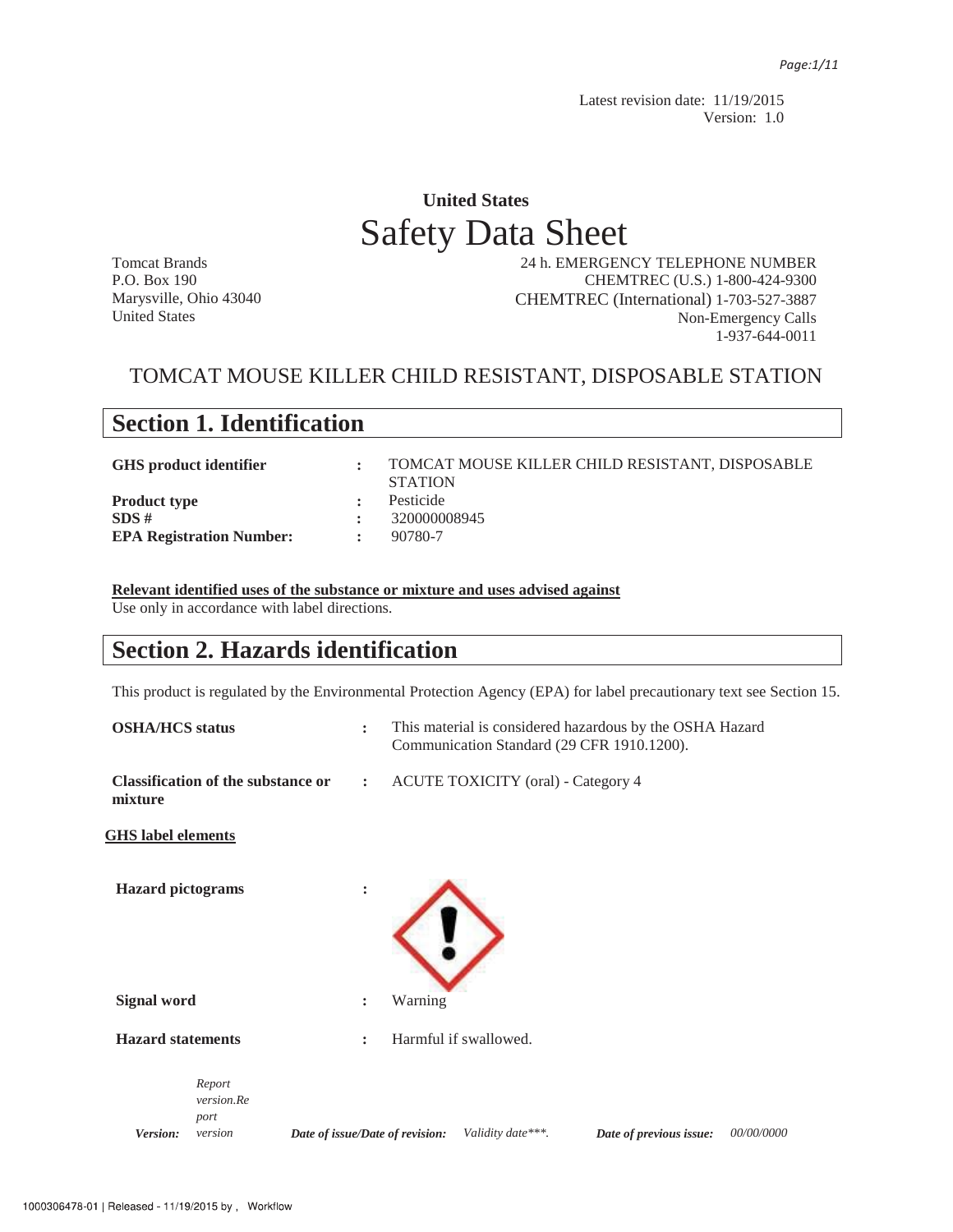#### **Precautionary statements**

| <b>General</b>                                                         | $\ddot{\phantom{a}}$ | Read label before use. Keep out of reach of children. If medical advice<br>is needed, have product container or label at hand. |
|------------------------------------------------------------------------|----------------------|--------------------------------------------------------------------------------------------------------------------------------|
| <b>Prevention</b>                                                      |                      | Do not eat, drink or smoke when using this product. Wash hands<br>thoroughly after handling.                                   |
| <b>Response</b>                                                        | $\ddot{\phantom{a}}$ | IF SWALLOWED: Call a POISON CENTER or physician if you feel<br>unwell. Rinse mouth.                                            |
| <b>Storage</b>                                                         | :                    | Not applicable.                                                                                                                |
| <b>Disposal</b>                                                        | ٠                    | Dispose of contents and container in accordance with all local,<br>regional, national and international regulations.           |
| <b>Supplemental label elements</b><br>Hazards not otherwise classified | ٠                    | None known.<br>None known.                                                                                                     |

### **Section 3. Composition/information on ingredients**

| Substance/mixture             | : Mixture        |
|-------------------------------|------------------|
| <b>Chemical name</b>          | : Not available. |
| Other means of identification | : Not available. |

| Ingredient name                             | $\frac{0}{0}$              | <b>CAS</b> number |
|---------------------------------------------|----------------------------|-------------------|
| Benzenamine, N-methyl-2,4-dinitro-N-(2,4,6- | $\geq$ 0.001 - $\leq$ 0.02 | 63333-35-7        |
| tribromophenyl)-6-(trifluoromethyl)-        |                            |                   |

Any concentration shown as a range is to protect confidentiality or is due to batch variation.

**There are no additional ingredients present which, within the current knowledge of the supplier and in the concentrations applicable, are classified as hazardous to health or the environment and hence require reporting in this section.** 

**Occupational exposure limits, if available, are listed in Section 8.**

### **Section 4. First aid measures**

**Description of necessary first aid measures** 

| <b>Eye contact</b>  |                              | $\ddot{\phantom{a}}$<br>irritation occurs.           | Immediately flush eyes with plenty of water, occasionally lifting the<br>upper and lower eyelids. Check for and remove any contact lenses.<br>Continue to rinse for at least 10 minutes. Get medical attention if                                                                                                                                                                                                                 |  |  |  |  |  |
|---------------------|------------------------------|------------------------------------------------------|-----------------------------------------------------------------------------------------------------------------------------------------------------------------------------------------------------------------------------------------------------------------------------------------------------------------------------------------------------------------------------------------------------------------------------------|--|--|--|--|--|
| <b>Inhalation</b>   |                              |                                                      | Remove victim to fresh air and keep at rest in a position comfortable<br>for breathing. If not breathing, if breathing is irregular or if respiratory<br>arrest occurs, provide artificial respiration or oxygen by trained<br>personnel. Get medical attention if adverse health effects persist or are<br>severe. If unconscious, place in recovery position and get medical<br>attention immediately. Maintain an open airway. |  |  |  |  |  |
| <b>Skin contact</b> |                              | $\ddot{\cdot}$                                       | Flush contaminated skin with plenty of water. Remove contaminated<br>clothing and shoes. Get medical attention if symptoms occur. Wash<br>clothing before reuse. Clean shoes thoroughly before reuse.                                                                                                                                                                                                                             |  |  |  |  |  |
| <b>Ingestion</b>    | Report<br>version.Re<br>port | $\ddot{\cdot}$                                       | Wash out mouth with water. If material has been swallowed and the                                                                                                                                                                                                                                                                                                                                                                 |  |  |  |  |  |
| Version:            | version                      | Date of issue/Date of revision:<br>Validity date***. | Date of previous issue:<br><i>00/00/0000</i>                                                                                                                                                                                                                                                                                                                                                                                      |  |  |  |  |  |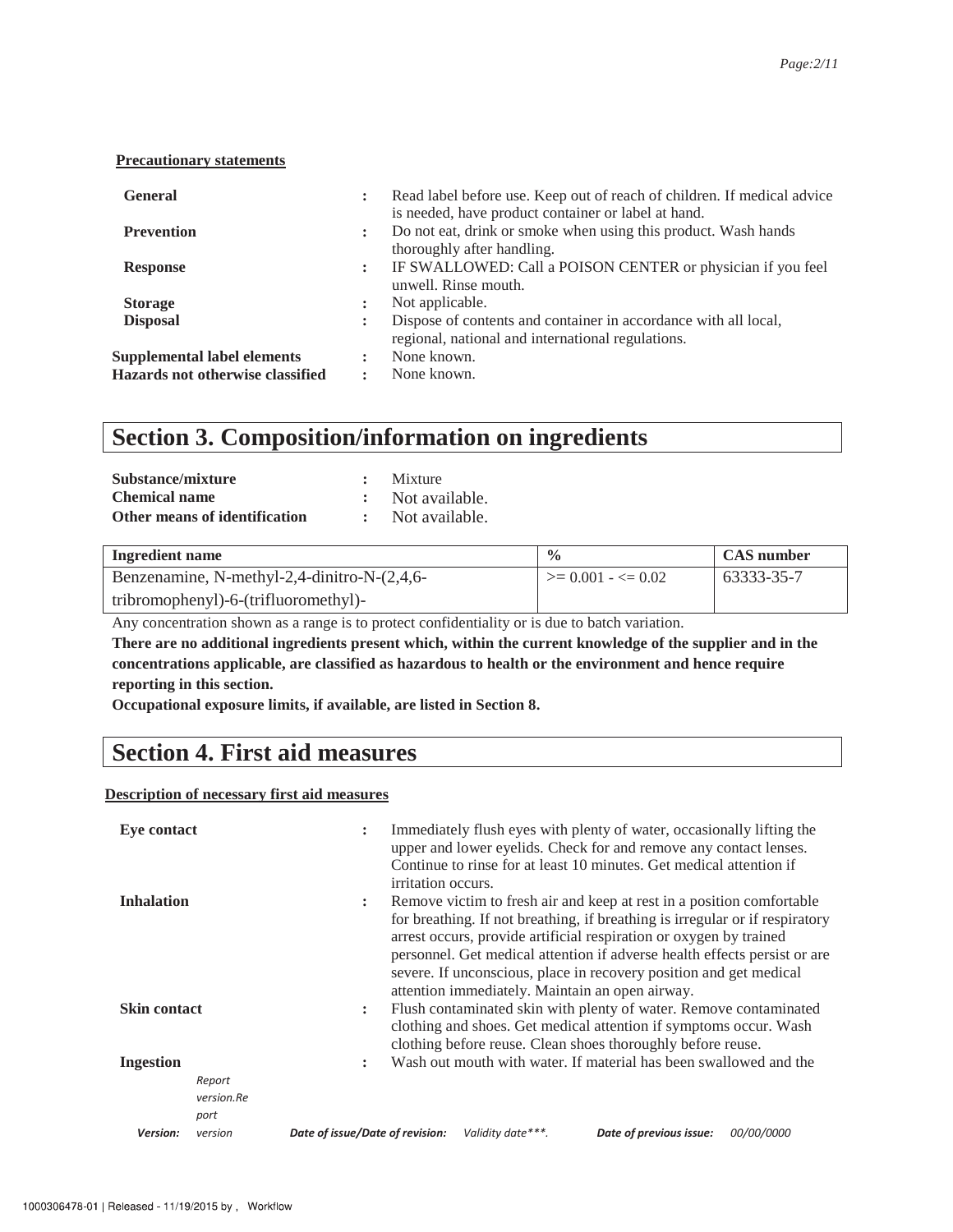exposed person is conscious, give small quantities of water to drink. Do not induce vomiting unless directed to do so by medical personnel. Get medical attention. If necessary, call a poison center or physician. Never give anything by mouth to an unconscious person.

#### **Most important symptoms/effects, acute and delayed**

#### **Potential acute health effects**

| Eye contact                                | No known significant effects or critical hazards.<br>$\ddot{\phantom{a}}$                                                                      |
|--------------------------------------------|------------------------------------------------------------------------------------------------------------------------------------------------|
| <b>Inhalation</b>                          | No known significant effects or critical hazards.<br>$\ddot{\cdot}$                                                                            |
| <b>Skin contact</b>                        | No known significant effects or critical hazards.<br>$\ddot{\cdot}$                                                                            |
| <b>Ingestion</b>                           | Harmful if swallowed.<br>$\ddot{\cdot}$                                                                                                        |
| Over-exposure signs/symptoms               |                                                                                                                                                |
| <b>Eye contact</b>                         | No specific data.<br>$\ddot{\cdot}$                                                                                                            |
| <b>Inhalation</b>                          | No specific data.<br>$\ddot{\cdot}$                                                                                                            |
| <b>Skin contact</b>                        | No specific data.<br>$\ddot{\phantom{a}}$                                                                                                      |
| <b>Ingestion</b>                           | No specific data.<br>$\ddot{\cdot}$                                                                                                            |
|                                            | Indication of immediate medical attention and special treatment needed, if necessary                                                           |
| Notes to physician                         | Treat symptomatically. Contact poison treatment specialist<br>$\ddot{\cdot}$<br>immediately if large quantities have been ingested or inhaled. |
| <b>Specific treatments</b>                 | No specific treatment.<br>:                                                                                                                    |
| <b>Protection of first-aiders</b>          | No action shall be taken involving any personal risk or without<br>:<br>suitable training.                                                     |
| See toxicological information (Section 11) |                                                                                                                                                |

# **Section 5. Fire-fighting measures**

#### **Extinguishing media**

|                          | Suitable extinguishing media<br>Unsuitable extinguishing media | $\ddot{\cdot}$<br>$\ddot{\phantom{a}}$ | Use an extinguishing agent suitable for the surrounding fire.<br>None known.                                                                                                                      |                                       |                                                             |                   |  |
|--------------------------|----------------------------------------------------------------|----------------------------------------|---------------------------------------------------------------------------------------------------------------------------------------------------------------------------------------------------|---------------------------------------|-------------------------------------------------------------|-------------------|--|
| chemical                 | Specific hazards arising from the                              | $\ddot{\cdot}$                         |                                                                                                                                                                                                   | No specific fire or explosion hazard. |                                                             |                   |  |
| <b>Hazardous thermal</b> | decomposition products                                         | $\ddot{\cdot}$                         | carbon dioxide<br>carbon monoxide                                                                                                                                                                 |                                       | Decomposition products may include the following materials: |                   |  |
| fighters                 | Special protective actions for fire-                           | $\ddot{\phantom{a}}$                   | Promptly isolate the scene by removing all persons from the vicinity<br>of the incident if there is a fire. No action shall be taken involving any<br>personal risk or without suitable training. |                                       |                                                             |                   |  |
|                          | Report<br>version.Re<br>port                                   |                                        |                                                                                                                                                                                                   |                                       |                                                             |                   |  |
| Version:                 | version                                                        | Date of issue/Date of revision:        |                                                                                                                                                                                                   | Validity date***.                     | Date of previous issue:                                     | <i>00/00/0000</i> |  |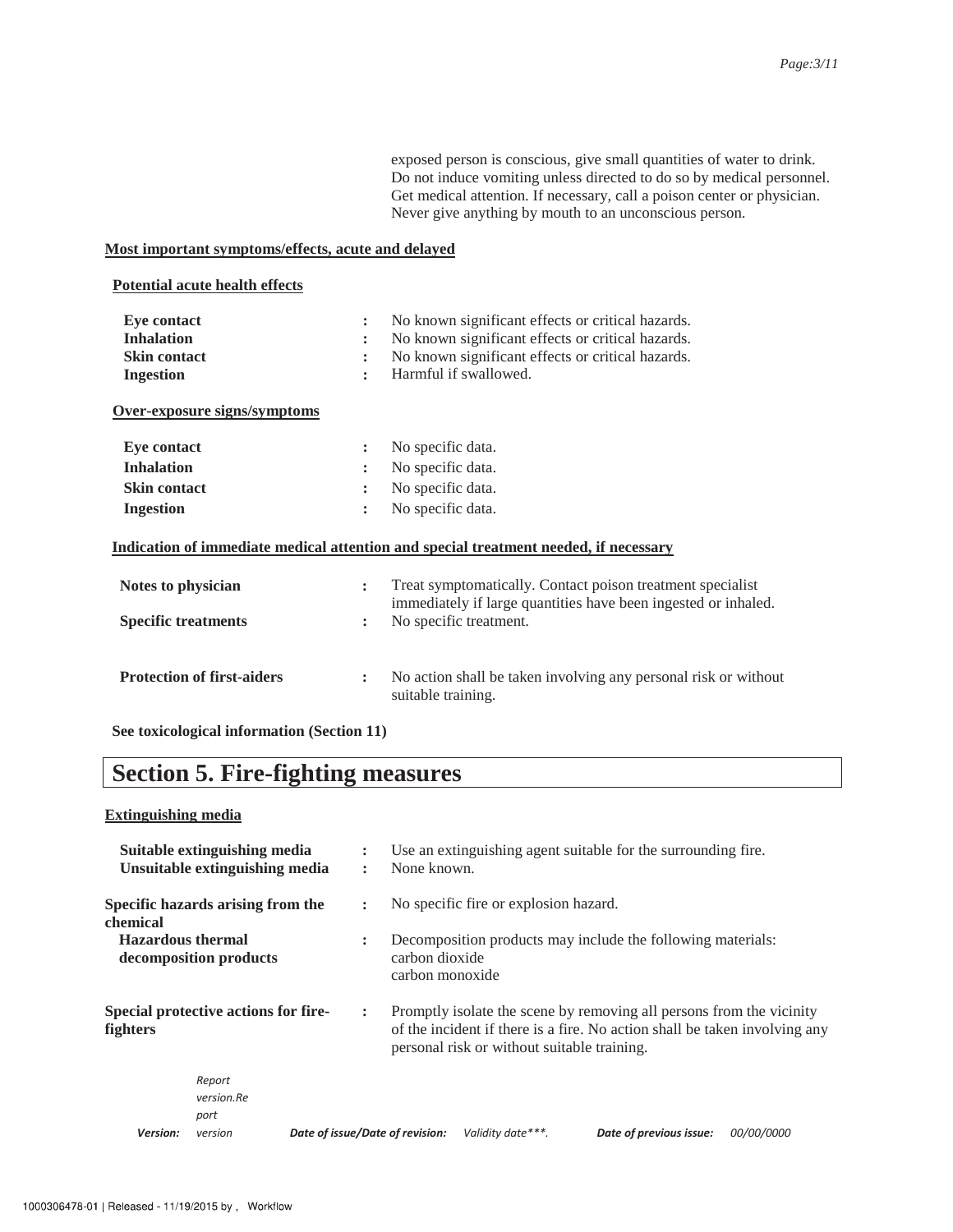**Special protective equipment for fire-fighters :** Fire-fighters should wear appropriate protective equipment and selfcontained breathing apparatus (SCBA) with a full face-piece operated in positive pressure mode.

### **Section 6. Accidental release measures**

#### **Personal precautions, protective equipment and emergency procedures**

| For non-emergency personnel                                  | $\ddot{\cdot}$ | No action shall be taken involving any personal risk or without<br>suitable training. Evacuate surrounding areas. Keep unnecessary and<br>unprotected personnel from entering. Do not touch or walk through<br>spilled material. Provide adequate ventilation. Wear appropriate<br>respirator when ventilation is inadequate. Put on appropriate personal<br>protective equipment.                                                                  |
|--------------------------------------------------------------|----------------|-----------------------------------------------------------------------------------------------------------------------------------------------------------------------------------------------------------------------------------------------------------------------------------------------------------------------------------------------------------------------------------------------------------------------------------------------------|
| For emergency responders                                     | :              | If specialised clothing is required to deal with the spillage, take note of<br>any information in Section 8 on suitable and unsuitable materials. See<br>also the information in "For non-emergency personnel".                                                                                                                                                                                                                                     |
| <b>Environmental precautions</b>                             | $\ddot{\cdot}$ | Avoid dispersal of spilled material and runoff and contact with soil,<br>waterways, drains and sewers. Inform the relevant authorities if the<br>product has caused environmental pollution (sewers, waterways, soil<br>or air).                                                                                                                                                                                                                    |
| <b>Methods and materials for containment and cleaning up</b> |                |                                                                                                                                                                                                                                                                                                                                                                                                                                                     |
| <b>Spill</b>                                                 | :              | Move containers from spill area. Approach release from upwind.<br>Prevent entry into sewers, water courses, basements or confined areas.<br>Avoid dust generation. Do not dry sweep. Vacuum dust with<br>equipment fitted with a HEPA filter and place in a closed, labeled<br>waste container. Dispose of via a licensed waste disposal contractor.<br>Note: see Section 1 for emergency contact information and Section 13<br>for waste disposal. |

# **Section 7. Handling and storage**

#### **Precautions for safe handling**

| <b>Protective measures</b><br>hygiene | Advice on general occupational          | $\ddot{\phantom{a}}$<br>$\ddot{\phantom{a}}$ | Put on appropriate personal protective equipment (see Section 8). Do<br>not ingest. Avoid contact with eyes, skin and clothing. Keep in the<br>original container or an approved alternative made from a compatible<br>material, kept tightly closed when not in use. Empty containers retain<br>product residue and can be hazardous. Do not reuse container.<br>Eating, drinking and smoking should be prohibited in areas where this<br>material is handled, stored and processed. Workers should wash hands<br>and face before eating, drinking and smoking. Remove contaminated<br>clothing and protective equipment before entering eating areas. See<br>also Section 8 for additional information on hygiene measures. |                    |                                                                         |                   |
|---------------------------------------|-----------------------------------------|----------------------------------------------|-------------------------------------------------------------------------------------------------------------------------------------------------------------------------------------------------------------------------------------------------------------------------------------------------------------------------------------------------------------------------------------------------------------------------------------------------------------------------------------------------------------------------------------------------------------------------------------------------------------------------------------------------------------------------------------------------------------------------------|--------------------|-------------------------------------------------------------------------|-------------------|
|                                       | Conditions for safe storage,            | $\ddot{\phantom{a}}$                         |                                                                                                                                                                                                                                                                                                                                                                                                                                                                                                                                                                                                                                                                                                                               |                    | Store in accordance with local regulations. Store in original container |                   |
| Version:                              | Report<br>version.Re<br>port<br>version | Date of issue/Date of revision:              |                                                                                                                                                                                                                                                                                                                                                                                                                                                                                                                                                                                                                                                                                                                               | Validity date ***. | Date of previous issue:                                                 | <i>00/00/0000</i> |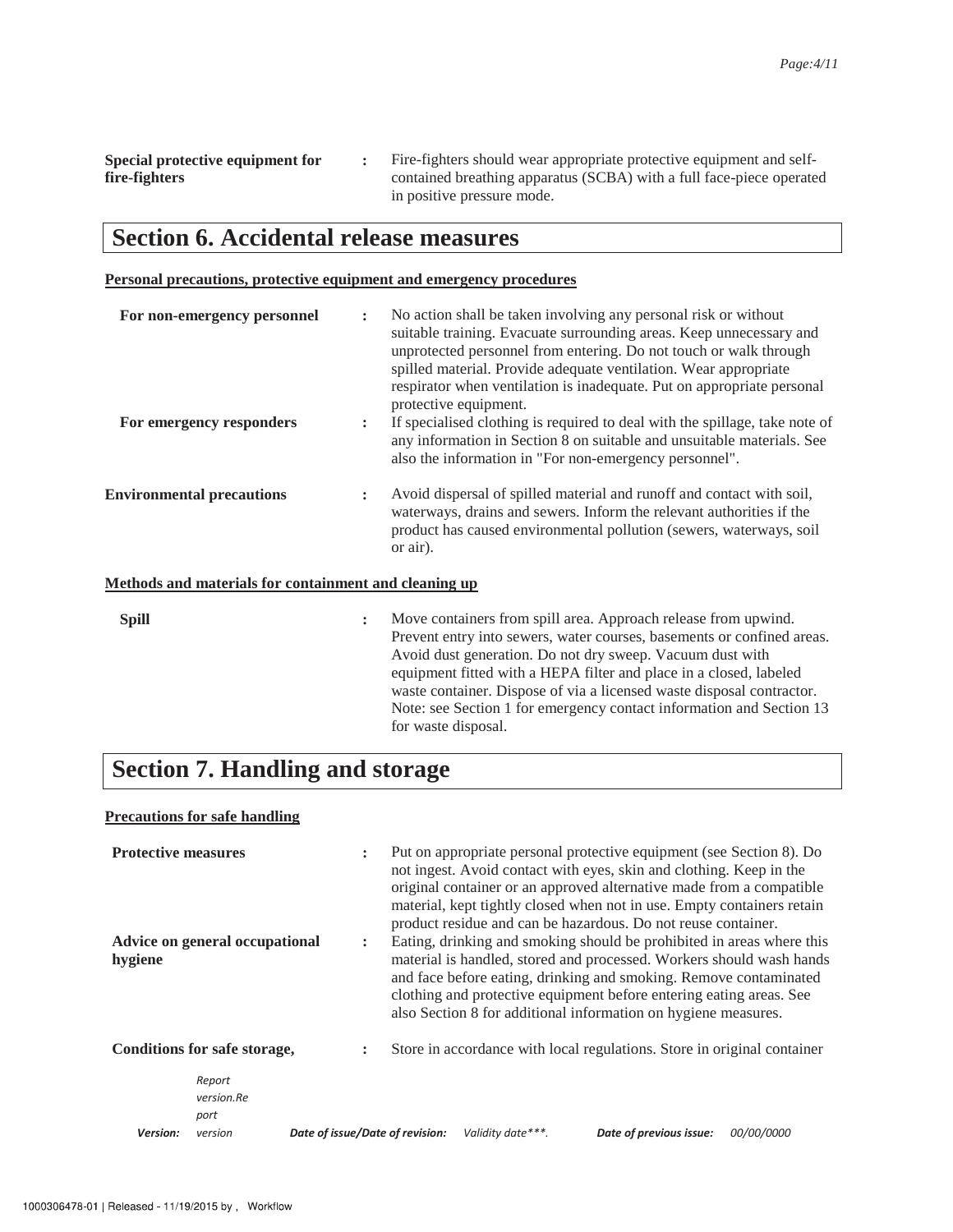including any incompatibilities protected from direct sunlight in a dry, cool and well-ventilated area, away from incompatible materials (see Section 10) and food and drink. Keep container tightly closed and sealed until ready for use. Containers that have been opened must be carefully resealed and kept upright to prevent leakage. Do not store in unlabeled containers. Use appropriate containment to avoid environmental contamination.

### **Section 8. Exposure controls/personal protection**

#### **Control parameters**

#### **Occupational exposure limits**

| None.                                           |                                                                            |                                  |                                 |                                    |                                                                                                                                                                                                                                                                                                                                                                                                                                                                                                                                                                                         |            |
|-------------------------------------------------|----------------------------------------------------------------------------|----------------------------------|---------------------------------|------------------------------------|-----------------------------------------------------------------------------------------------------------------------------------------------------------------------------------------------------------------------------------------------------------------------------------------------------------------------------------------------------------------------------------------------------------------------------------------------------------------------------------------------------------------------------------------------------------------------------------------|------------|
|                                                 | Benzenamine, N-methyl-2,4-dinitro-                                         |                                  | None.                           |                                    |                                                                                                                                                                                                                                                                                                                                                                                                                                                                                                                                                                                         |            |
|                                                 | $N-(2,4,6-tribromophenyl)-6$ -                                             |                                  |                                 |                                    |                                                                                                                                                                                                                                                                                                                                                                                                                                                                                                                                                                                         |            |
| (trifluoromethyl)-                              |                                                                            |                                  |                                 |                                    |                                                                                                                                                                                                                                                                                                                                                                                                                                                                                                                                                                                         |            |
|                                                 | Appropriate engineering controls<br><b>Environmental exposure controls</b> | $\ddot{\cdot}$<br>$\ddot{\cdot}$ |                                 | exposure to airborne contaminants. | Good general ventilation should be sufficient to control worker<br>Emissions from ventilation or work process equipment should be<br>checked to ensure they comply with the requirements of<br>environmental protection legislation. In some cases, fume scrubbers,<br>filters or engineering modifications to the process equipment will be<br>necessary to reduce emissions to acceptable levels.                                                                                                                                                                                     |            |
|                                                 | <b>Individual protection measures</b>                                      |                                  |                                 |                                    |                                                                                                                                                                                                                                                                                                                                                                                                                                                                                                                                                                                         |            |
| <b>Hygiene</b> measures                         |                                                                            | $\ddot{\phantom{a}}$             |                                 |                                    | Wash hands, forearms and face thoroughly after handling chemical<br>products, before eating, smoking and using the lavatory and at the end<br>of the working period. Appropriate techniques should be used to<br>remove potentially contaminated clothing. Wash contaminated<br>clothing before reusing. Ensure that eyewash stations and safety<br>showers are close to the workstation location.                                                                                                                                                                                      |            |
| <b>Eye/face protection</b>                      |                                                                            | :                                | contact is expected.            |                                    | Protective eyewear is not required, but may be used in situations were                                                                                                                                                                                                                                                                                                                                                                                                                                                                                                                  |            |
| <b>Skin protection</b>                          |                                                                            |                                  |                                 |                                    |                                                                                                                                                                                                                                                                                                                                                                                                                                                                                                                                                                                         |            |
| <b>Hand protection</b>                          |                                                                            | $\ddot{\cdot}$                   |                                 | cannot be accurately estimated.    | Chemical-resistant, impervious gloves complying with an approved<br>standard should be worn at all times when handling chemical products<br>if a risk assessment indicates this is necessary. Considering the<br>parameters specified by the glove manufacturer, check during use that<br>the gloves are still retaining their protective properties. It should be<br>noted that the time to breakthrough for any glove material may be<br>different for different glove manufacturers. In the case of mixtures,<br>consisting of several substances, the protection time of the gloves |            |
| <b>Body protection</b><br>Other skin protection |                                                                            | :<br>$\ddot{\cdot}$              |                                 |                                    | No special protective clothing is required.<br>Appropriate footwear and any additional skin protection measures                                                                                                                                                                                                                                                                                                                                                                                                                                                                         |            |
|                                                 | Report<br>version.Re<br>port                                               |                                  |                                 |                                    |                                                                                                                                                                                                                                                                                                                                                                                                                                                                                                                                                                                         |            |
| Version:                                        | version                                                                    |                                  | Date of issue/Date of revision: | Validity date***.                  | Date of previous issue:                                                                                                                                                                                                                                                                                                                                                                                                                                                                                                                                                                 | 00/00/0000 |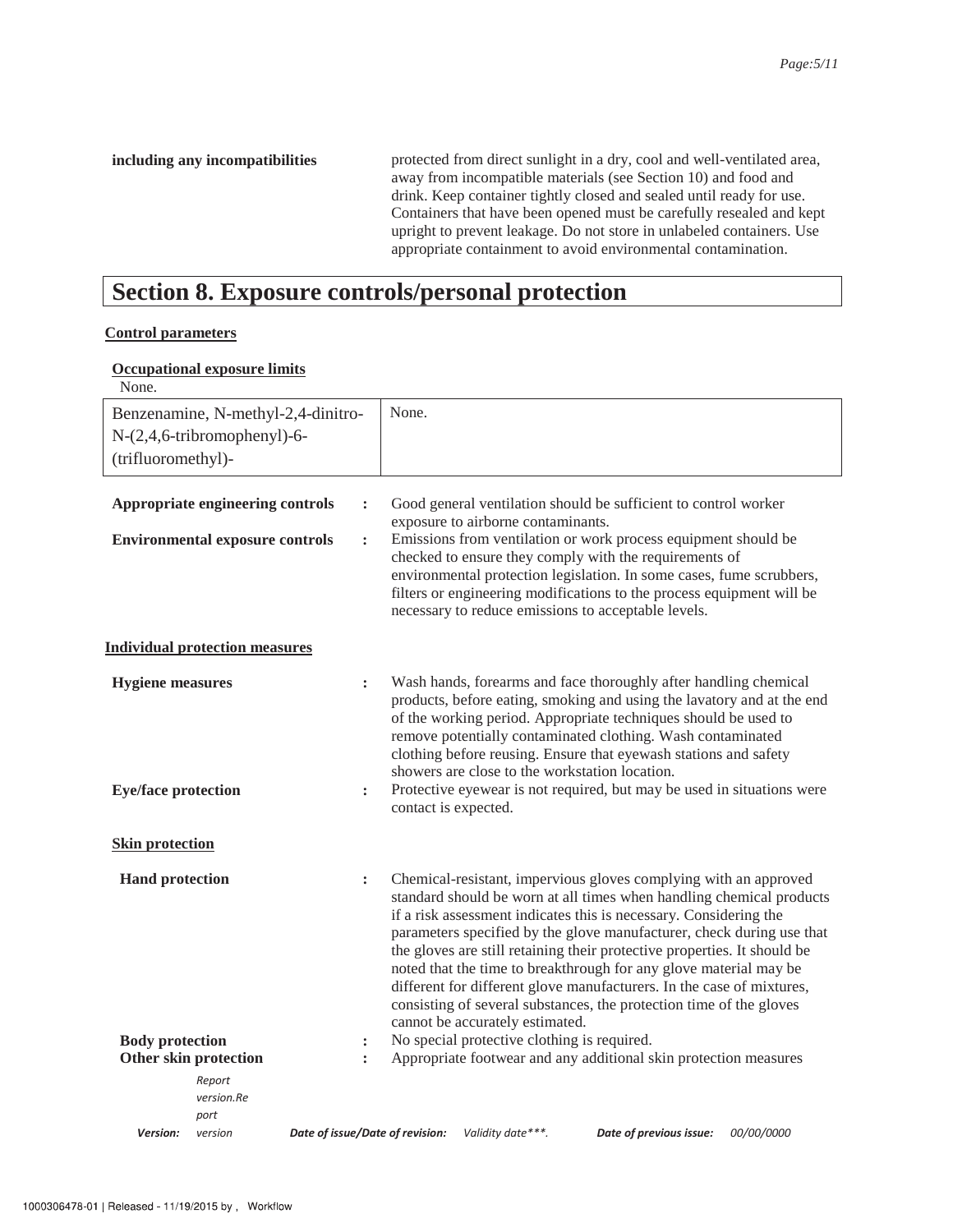should be selected based on the task being performed and the risks involved and should be approved by a specialist before handling this product.

**Respiratory protection :** Use a properly fitted, particulate filter respirator complying with an approved standard if a risk assessment indicates this is necessary. Respirator selection must be based on known or anticipated exposure levels, the hazards of the product and the safe working limits of the selected respirator.

# **Section 9. Physical and chemical properties**

#### **Appearance**

| <b>Physical state</b>                             |                      | solid [GREENISH SOLID]         |
|---------------------------------------------------|----------------------|--------------------------------|
| <b>Color</b>                                      |                      | Emerald green.                 |
| Odor                                              | $\ddot{\phantom{a}}$ | Cereals                        |
| <b>Odor threshold</b>                             |                      | Not available.                 |
| pН                                                |                      | Not available.                 |
| <b>Melting point</b>                              | $\ddot{\phantom{a}}$ | Not available.                 |
| <b>Boiling point</b>                              | $\ddot{\cdot}$       | Not available.                 |
| <b>Flash point</b>                                | ÷                    | Not available.                 |
| <b>Evaporation rate</b>                           |                      | Not available.                 |
| <b>Flammability (solid, gas)</b>                  | $\ddot{\phantom{a}}$ | Not available.                 |
| Lower and upper explosive                         |                      | Lower: Not available.          |
| (flammable) limits                                |                      | <b>Upper:</b> Not available.   |
| Vapor pressure                                    | $\ddot{\cdot}$       | Not available.                 |
| <b>Vapor density</b>                              | $\ddot{\phantom{a}}$ | Not available.                 |
| <b>Relative density</b>                           |                      | Not available.                 |
| <b>Solubility</b>                                 | $\ddot{\cdot}$       | Not available.                 |
| <b>Partition coefficient: n-</b><br>octanol/water | ÷                    | Not available.                 |
| <b>Auto-ignition temperature</b>                  | $\ddot{\phantom{a}}$ | Not available.                 |
| <b>Decomposition temperature</b>                  |                      | Not available.                 |
| <b>Viscosity</b>                                  | $\ddot{\phantom{a}}$ | <b>Dynamic:</b> Not available. |
|                                                   |                      | Kinematic: Not available.      |

# **Section 10. Stability and reactivity**

| <b>Reactivity</b>                                           |            | $\ddot{\cdot}$                                                       |                                                                     |                                  | No specific test data related to reactivity available for this product or |                   |  |
|-------------------------------------------------------------|------------|----------------------------------------------------------------------|---------------------------------------------------------------------|----------------------------------|---------------------------------------------------------------------------|-------------------|--|
|                                                             |            |                                                                      | its ingredients.                                                    |                                  |                                                                           |                   |  |
| <b>Chemical stability</b>                                   |            | ٠<br>$\bullet$                                                       |                                                                     | The product is stable.           |                                                                           |                   |  |
| <b>Possibility of hazardous reactions</b><br>$\ddot{\cdot}$ |            | Under normal conditions of storage and use, hazardous reactions will |                                                                     |                                  |                                                                           |                   |  |
|                                                             |            |                                                                      | not occur.                                                          |                                  |                                                                           |                   |  |
| <b>Conditions to avoid</b><br>٠<br>×.                       |            | No specific data.                                                    |                                                                     |                                  |                                                                           |                   |  |
| Incompatible materials<br>$\blacksquare$                    |            |                                                                      | No specific data.                                                   |                                  |                                                                           |                   |  |
| <b>Hazardous decomposition</b><br>:                         |            |                                                                      | Under normal conditions of storage and use, hazardous decomposition |                                  |                                                                           |                   |  |
| products                                                    |            |                                                                      |                                                                     | products should not be produced. |                                                                           |                   |  |
|                                                             | Report     |                                                                      |                                                                     |                                  |                                                                           |                   |  |
|                                                             | version.Re |                                                                      |                                                                     |                                  |                                                                           |                   |  |
|                                                             | port       |                                                                      |                                                                     |                                  |                                                                           |                   |  |
| Version:                                                    | version    | Date of issue/Date of revision:                                      |                                                                     | Validity date***.                | Date of previous issue:                                                   | <i>00/00/0000</i> |  |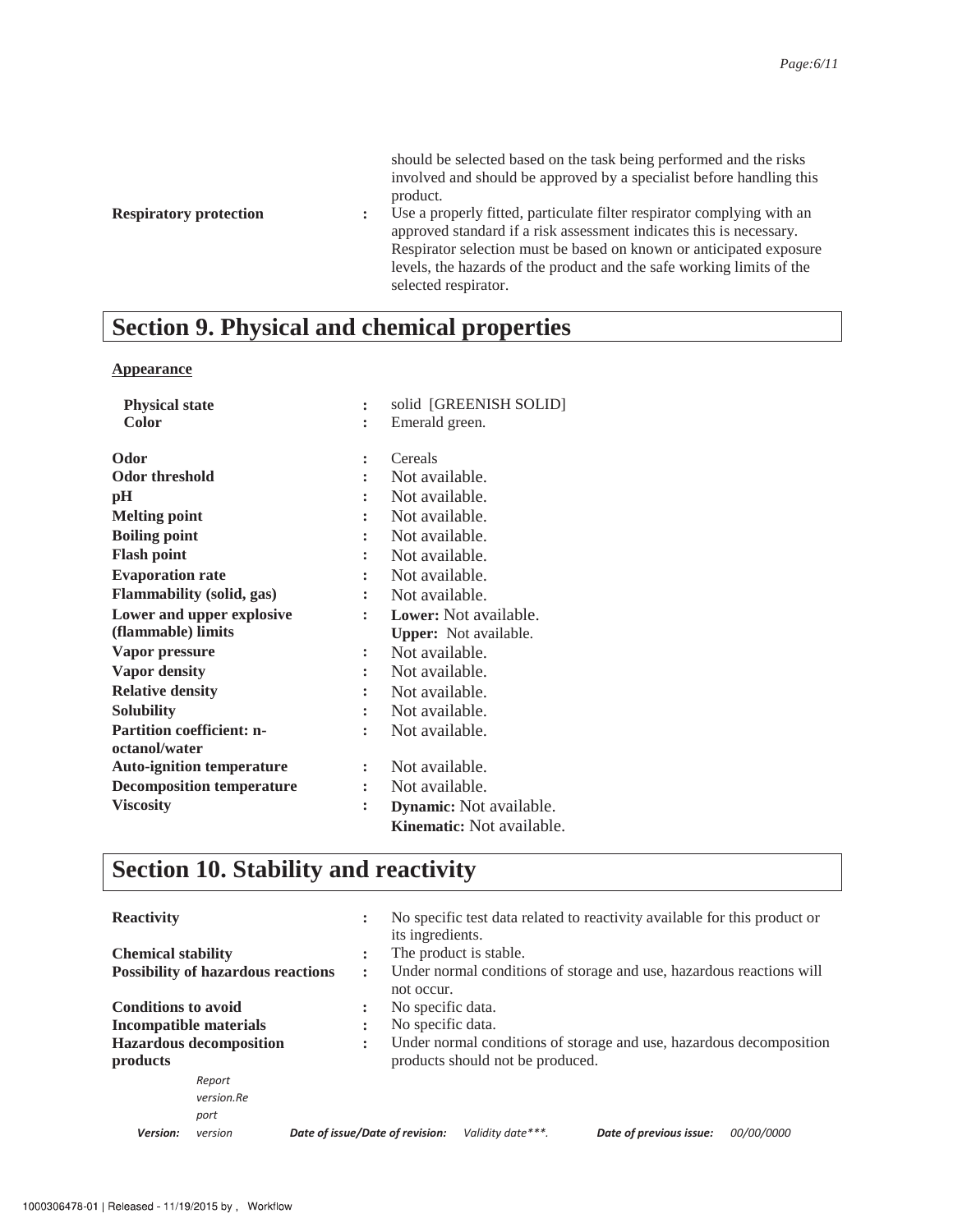# **Section 11. Toxicological information**

#### **Information on toxicological effects**

### **Acute toxicity**

| <b>Product/ingredient name</b> | <b>Result</b>   | <b>Species</b> | <b>Dose</b>     | <b>Exposure</b> |
|--------------------------------|-----------------|----------------|-----------------|-----------------|
|                                |                 |                |                 |                 |
|                                | LD50 Oral       | Rat            | $2,000$ mg/kg   | $\sim$          |
|                                | LC50 Inhalation | Rat            | $>$ 5 mg/l      | 4 h             |
|                                | LD50 Dermal     | Rat            | $> 5,000$ mg/kg | -               |

**Conclusion/Summary :** Toxic to humans or animal life.

#### **Irritation/Corrosion**

| <b>Product/ingredient name</b> | <b>Result</b> | <b>Species</b> | <b>Score</b> | <b>Exposure</b> | <b>Observation</b> |
|--------------------------------|---------------|----------------|--------------|-----------------|--------------------|
|                                | Eyes -        | Rabbit         | 1.0          |                 |                    |
|                                | Redness of    |                |              |                 |                    |
|                                | the           |                |              |                 |                    |
|                                | conjunctivae  |                |              |                 |                    |
|                                | Skin -        | Rabbit         | 1.0          |                 |                    |
|                                | Erythema/Es   |                |              |                 |                    |
|                                | char          |                |              |                 |                    |

| <b>Conclusion/Summary</b> |                  |
|---------------------------|------------------|
| <b>Skin</b>               | Non-irritating   |
| Eves                      | : Non-irritating |
| <b>Respiratory</b>        | : Non-irritating |

#### **Sensitization**

| <b>Product/ingredient name</b>                                                                   | Route of exposure                                               | <b>Species</b>          | <b>Result</b>   |  |
|--------------------------------------------------------------------------------------------------|-----------------------------------------------------------------|-------------------------|-----------------|--|
|                                                                                                  | Skin                                                            | Guinea pig              | Not sensitizing |  |
| <b>Conclusion/Summary</b><br><b>Skin</b><br><b>Respiratory</b>                                   | Not sensitizing<br>$\ddot{\phantom{a}}$<br>Not sensitizing<br>÷ |                         |                 |  |
| <b>Mutagenicity</b>                                                                              |                                                                 |                         |                 |  |
| No known significant effects or critical hazards.<br><b>Conclusion/Summary</b><br>$\ddot{\cdot}$ |                                                                 |                         |                 |  |
| Carcinogenicity                                                                                  |                                                                 |                         |                 |  |
| No known significant effects or critical hazards.<br><b>Conclusion/Summary</b><br>$\ddot{\cdot}$ |                                                                 |                         |                 |  |
| <b>Reproductive toxicity</b>                                                                     |                                                                 |                         |                 |  |
| Report<br>version.Re<br>port<br>Version:<br>version                                              | Date of issue/Date of revision:<br>Validity date***.            | Date of previous issue: | 00/00/0000      |  |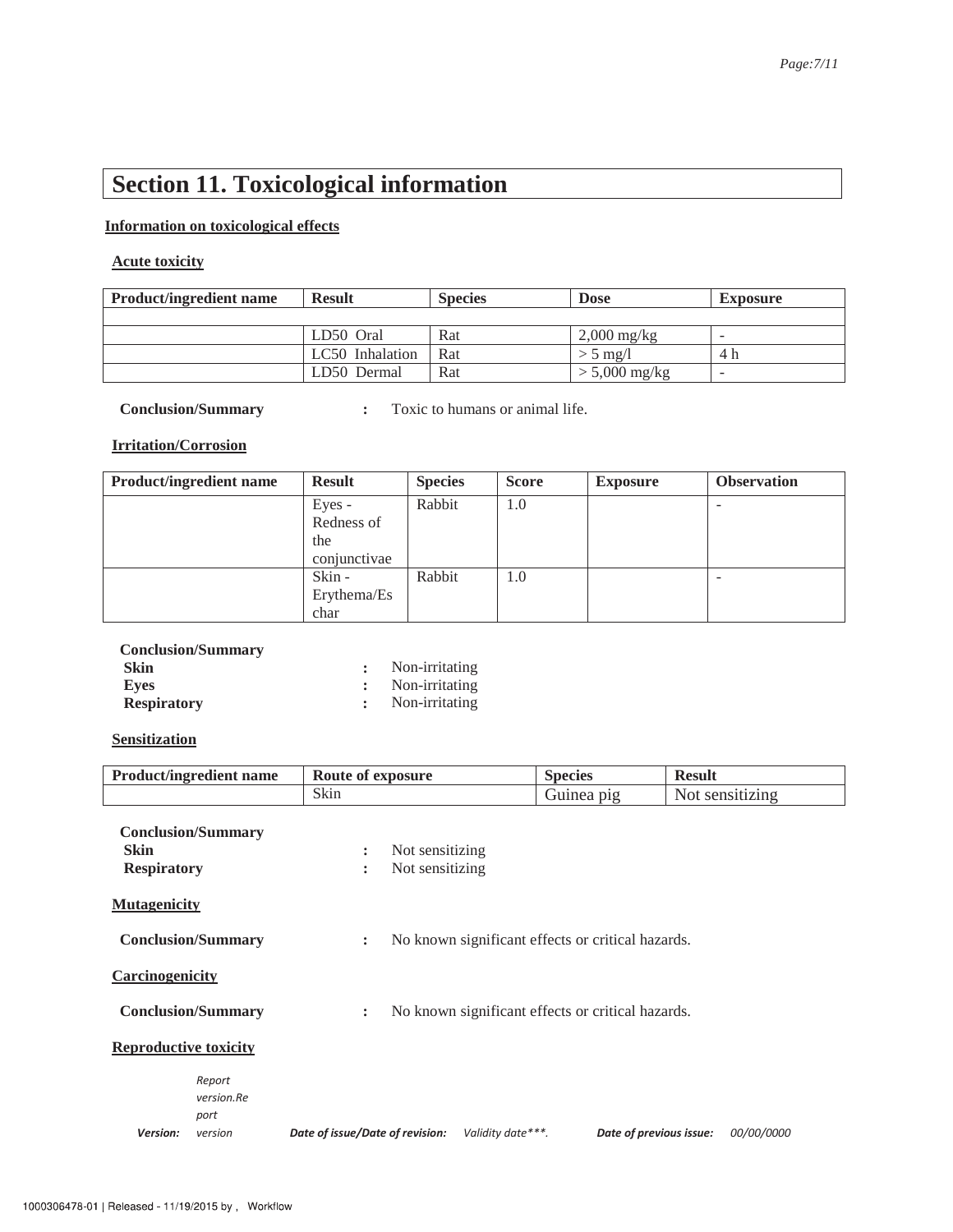| <b>Conclusion/Summary</b>                                                                                                                     | $\ddot{\cdot}$                                           | No known significant effects or critical hazards.                                                                                                                                                                                                                                                                          |
|-----------------------------------------------------------------------------------------------------------------------------------------------|----------------------------------------------------------|----------------------------------------------------------------------------------------------------------------------------------------------------------------------------------------------------------------------------------------------------------------------------------------------------------------------------|
| <b>Teratogenicity</b>                                                                                                                         |                                                          |                                                                                                                                                                                                                                                                                                                            |
| <b>Conclusion/Summary</b>                                                                                                                     | $\ddot{\cdot}$                                           | No known significant effects or critical hazards.                                                                                                                                                                                                                                                                          |
| <b>Specific target organ toxicity (single exposure)</b><br>Not available.                                                                     |                                                          |                                                                                                                                                                                                                                                                                                                            |
| <b>Specific target organ toxicity (repeated exposure)</b><br>Not available.<br><b>Aspiration hazard</b><br>Not available.                     |                                                          |                                                                                                                                                                                                                                                                                                                            |
| Information on the likely routes of<br>exposure                                                                                               | $\sim$ 1.                                                | Not available.                                                                                                                                                                                                                                                                                                             |
| Potential chronic health effects                                                                                                              |                                                          |                                                                                                                                                                                                                                                                                                                            |
| <b>Conclusion/Summary</b>                                                                                                                     | $\ddot{\cdot}$                                           | No known significant effects or critical hazards.                                                                                                                                                                                                                                                                          |
| <b>General</b><br>Carcinogenicity<br><b>Mutagenicity</b><br><b>Teratogenicity</b><br><b>Developmental effects</b><br><b>Fertility effects</b> | $\ddot{\cdot}$<br>$\ddot{\cdot}$<br>$\ddot{\phantom{a}}$ | No known significant effects or critical hazards.<br>No known significant effects or critical hazards.<br>No known significant effects or critical hazards.<br>No known significant effects or critical hazards.<br>No known significant effects or critical hazards.<br>No known significant effects or critical hazards. |
|                                                                                                                                               |                                                          |                                                                                                                                                                                                                                                                                                                            |

# **Section 12. Ecological information**

**Toxicity**

| Not available.                                    |
|---------------------------------------------------|
|                                                   |
| No known significant effects or critical hazards. |
|                                                   |
|                                                   |
| Not available.                                    |
| No known significant effects or critical hazards. |
|                                                   |

# **Section 13. Disposal considerations**

| Version: | version    | Date of issue/Date of revision: | Validity date***. | Date of previous issue: | <i>00/00/0000</i> |
|----------|------------|---------------------------------|-------------------|-------------------------|-------------------|
|          | port       |                                 |                   |                         |                   |
|          | version.Re |                                 |                   |                         |                   |
|          | Report     |                                 |                   |                         |                   |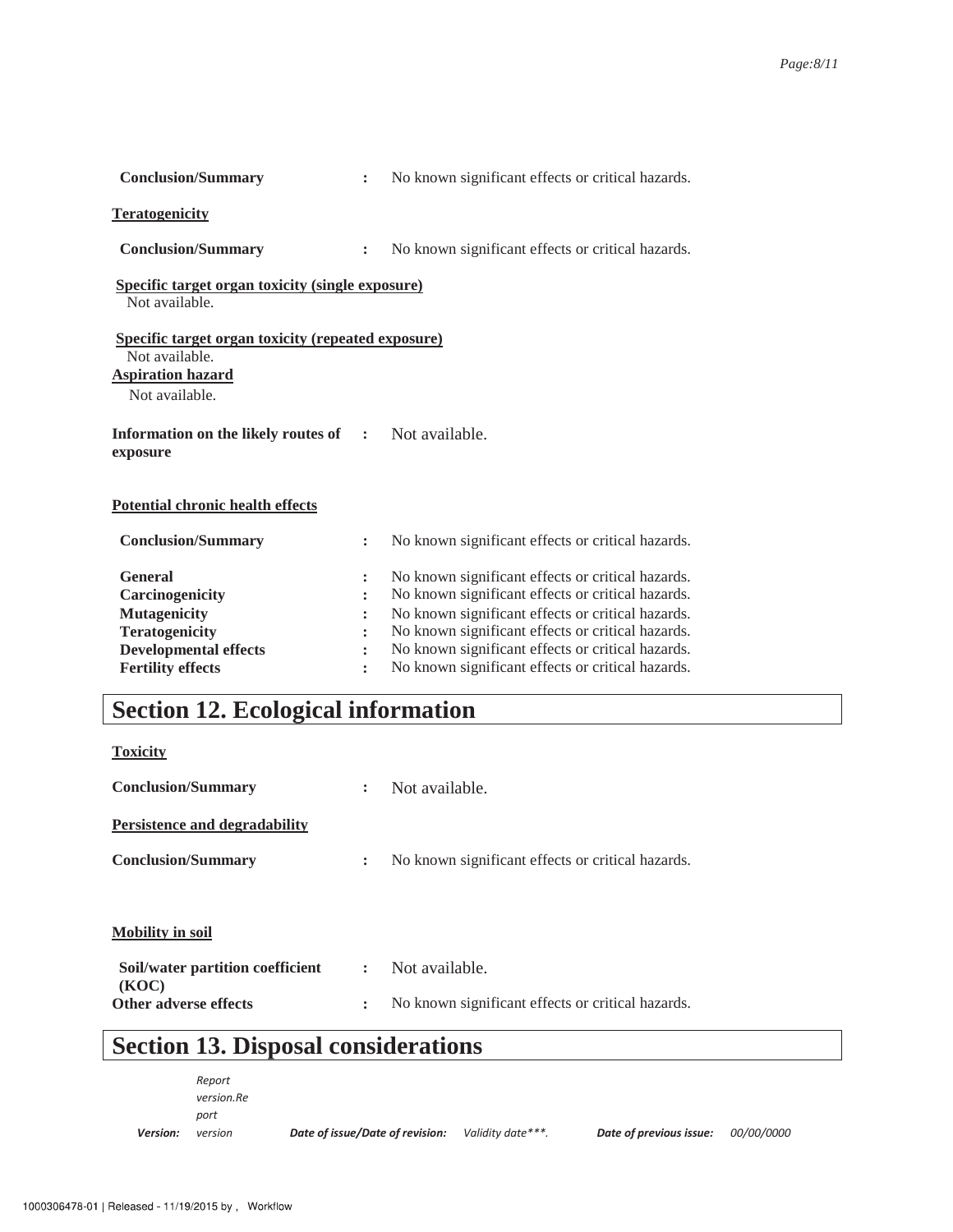**Disposal methods** : The generation of waste should be avoided or minimized wherever possible. Disposal of this product, solutions and any by-products should at all times comply with the requirements of environmental protection and waste disposal legislation and any regional local authority requirements. Dispose of surplus and non-recyclable products via a licensed waste disposal contractor. Waste should not be disposed of untreated to the sewer unless fully compliant with the requirements of all authorities with jurisdiction. Waste packaging should be recycled. Incineration or landfill should only be considered when recycling is not feasible. This material and its container must be disposed of in a safe way. Care should be taken when handling emptied containers that have not been cleaned or rinsed out. Empty containers or liners may retain some product residues. Avoid dispersal of spilled material and runoff and contact with soil, waterways, drains and sewers.

### **Section 14. Transport information**

| <b>Regulatory</b>               |        |                             |              |        |             |
|---------------------------------|--------|-----------------------------|--------------|--------|-------------|
| information                     | UN no. | <b>Proper shipping name</b> | <b>Class</b> | $PG^*$ | <b>Note</b> |
| <b>DOT</b>                      |        | Not Regulated               |              |        |             |
| IATA(C)                         |        | Not Regulated               |              |        |             |
| IATA(P)                         |        |                             |              |        |             |
| <b>IMDG</b>                     |        | Not Regulated               |              |        |             |
| <b>TDG</b>                      |        | Not Regulated               |              |        |             |
| PG <sup>*</sup> : Packing group |        |                             |              |        |             |
|                                 |        |                             |              |        |             |

### **Section 15. Regulatory information**

|                          | <b>Precautionary statements</b> |                |                                 |                                          |                                                                             |                   |
|--------------------------|---------------------------------|----------------|---------------------------------|------------------------------------------|-----------------------------------------------------------------------------|-------------------|
| Signal word              |                                 | $\ddot{\cdot}$ | CAUTION!                        |                                          |                                                                             |                   |
|                          | <b>Emergency Overview</b>       |                |                                 | Keep out of reach of children.           |                                                                             |                   |
|                          |                                 |                | Harmful if swallowed.           |                                          |                                                                             |                   |
|                          |                                 |                |                                 |                                          | When using this product, wear long-sleeved shirt, long pants, socks, shoes, |                   |
|                          |                                 |                | and rubber gloves.              |                                          |                                                                             |                   |
|                          |                                 |                |                                 |                                          | Wash throughly with soap and water after handling and before eating,        |                   |
|                          |                                 |                |                                 | drinking, chewing gum, or using tobacco. |                                                                             |                   |
|                          |                                 |                |                                 |                                          |                                                                             |                   |
|                          | U.S. Federal regulations        |                | $\ddot{\phantom{a}}$            | United States inventory (TSCA 8b):       |                                                                             |                   |
|                          |                                 |                | Not determined.                 |                                          |                                                                             |                   |
|                          |                                 |                |                                 |                                          |                                                                             |                   |
|                          |                                 |                |                                 |                                          |                                                                             |                   |
| <b>State regulations</b> |                                 |                |                                 |                                          |                                                                             |                   |
|                          |                                 |                |                                 |                                          |                                                                             |                   |
| California Prop. 65      |                                 |                |                                 |                                          |                                                                             |                   |
|                          |                                 |                |                                 |                                          |                                                                             |                   |
|                          | Report                          |                |                                 |                                          |                                                                             |                   |
|                          | version.Re                      |                |                                 |                                          |                                                                             |                   |
|                          | port                            |                |                                 |                                          |                                                                             |                   |
| Version:                 | version                         |                | Date of issue/Date of revision: | Validity date***.                        | Date of previous issue:                                                     | <i>00/00/0000</i> |
|                          |                                 |                |                                 |                                          |                                                                             |                   |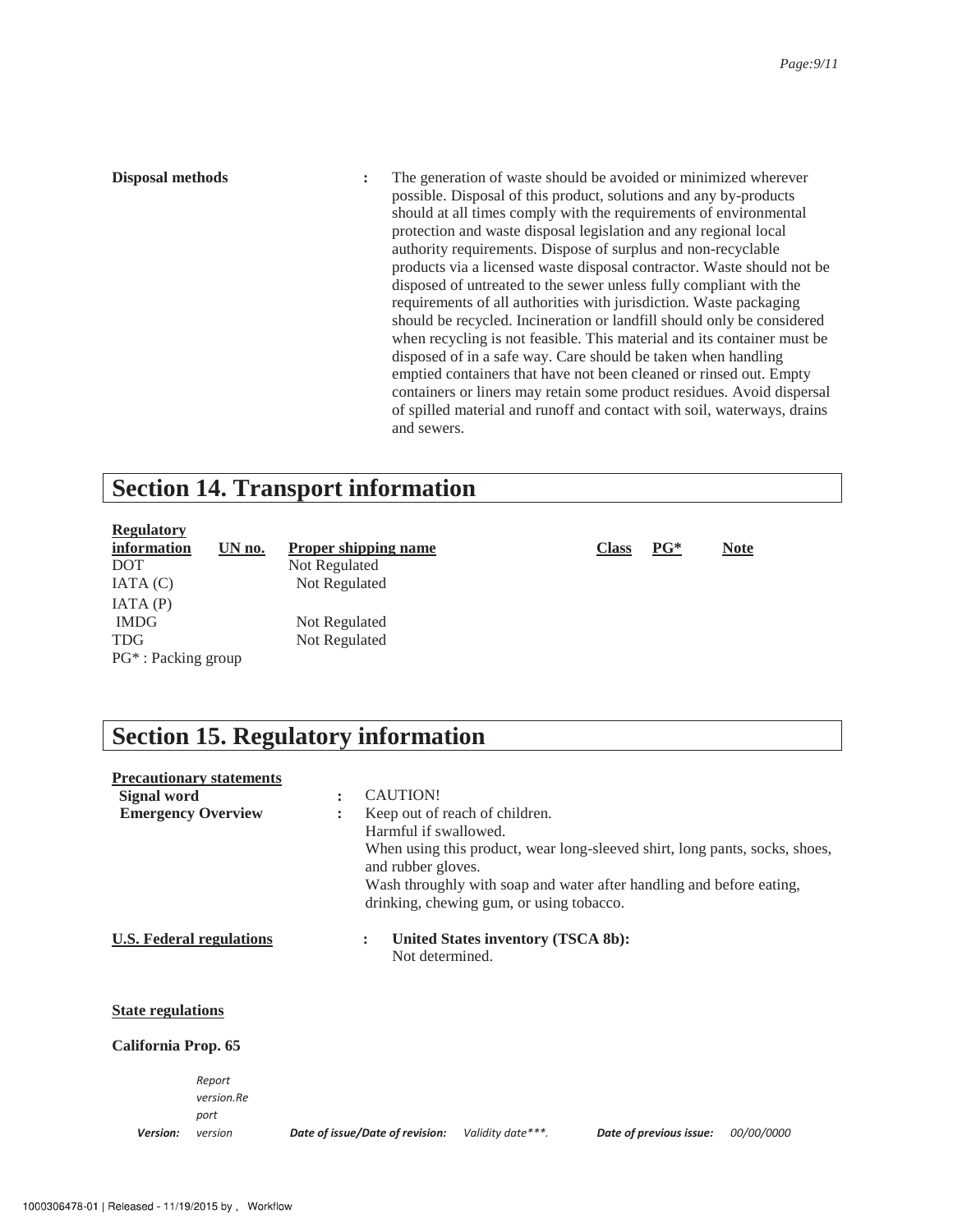Not applicable.

#### **International lists**

**National inventory** 

| <b>Australia</b><br>Canada<br><b>China</b><br><b>Europe</b><br>Japan<br><b>Malaysia</b><br><b>New Zealand</b><br><b>Philippines</b> | $\ddot{\phantom{a}}$<br>$\ddot{\cdot}$<br>$\ddot{\phantom{a}}$<br>$\ddot{\phantom{a}}$ | At least one component is not listed.<br>At least one component is not listed.<br>At least one component is not listed.<br>At least one component is not listed.<br>At least one component is not listed.<br>Not determined.<br>At least one component is not listed.<br>At least one component is not listed. |
|-------------------------------------------------------------------------------------------------------------------------------------|----------------------------------------------------------------------------------------|----------------------------------------------------------------------------------------------------------------------------------------------------------------------------------------------------------------------------------------------------------------------------------------------------------------|
| <b>Republic of Korea</b><br><b>Taiwan</b>                                                                                           |                                                                                        | At least one component is not listed.<br>Not determined.                                                                                                                                                                                                                                                       |

### **Section 16. Other information**

**National Fire Protection Association (U.S.A.):** 



**Reprinted with permission from NFPA 704-2001, Identification of the Hazards of Materials for Emergency Response Copyright ©1997, National Fire Protection Association, Quincy, MA 02269. This reprinted material is not the complete and official position of the National Fire Protection Association, on the referenced subject which is represented only by the standard in its entirety.** 

**Copyright ©2001, National Fire Protection Association, Quincy, MA 02269. This warning system is intended to be interpreted and applied only by properly trained individuals to identify fire, health and reactivity hazards of chemicals. The user is referred to certain limited number of chemicals with recommended classifications in NFPA 49 and NFPA 325, which would be used as a guideline only. Whether the chemicals are classified by NFPA or not, anyone using the 704 systems to classify chemicals does so at their own risk.** 

#### **Procedure used to derive the classification**

| Classification           | <b>Justification</b>  |
|--------------------------|-----------------------|
| 4. H302<br>TOX.<br>Acute | On basis of test data |

#### **History**

|          | Date of issue/Date of revision | $\mathbf{L}$                    | Validity date***. |                   |                         |                   |
|----------|--------------------------------|---------------------------------|-------------------|-------------------|-------------------------|-------------------|
|          | Report                         |                                 |                   |                   |                         |                   |
|          | version.Re                     |                                 |                   |                   |                         |                   |
|          | port                           |                                 |                   |                   |                         |                   |
| Version: | version                        | Date of issue/Date of revision: |                   | Validity date***. | Date of previous issue: | <i>00/00/0000</i> |